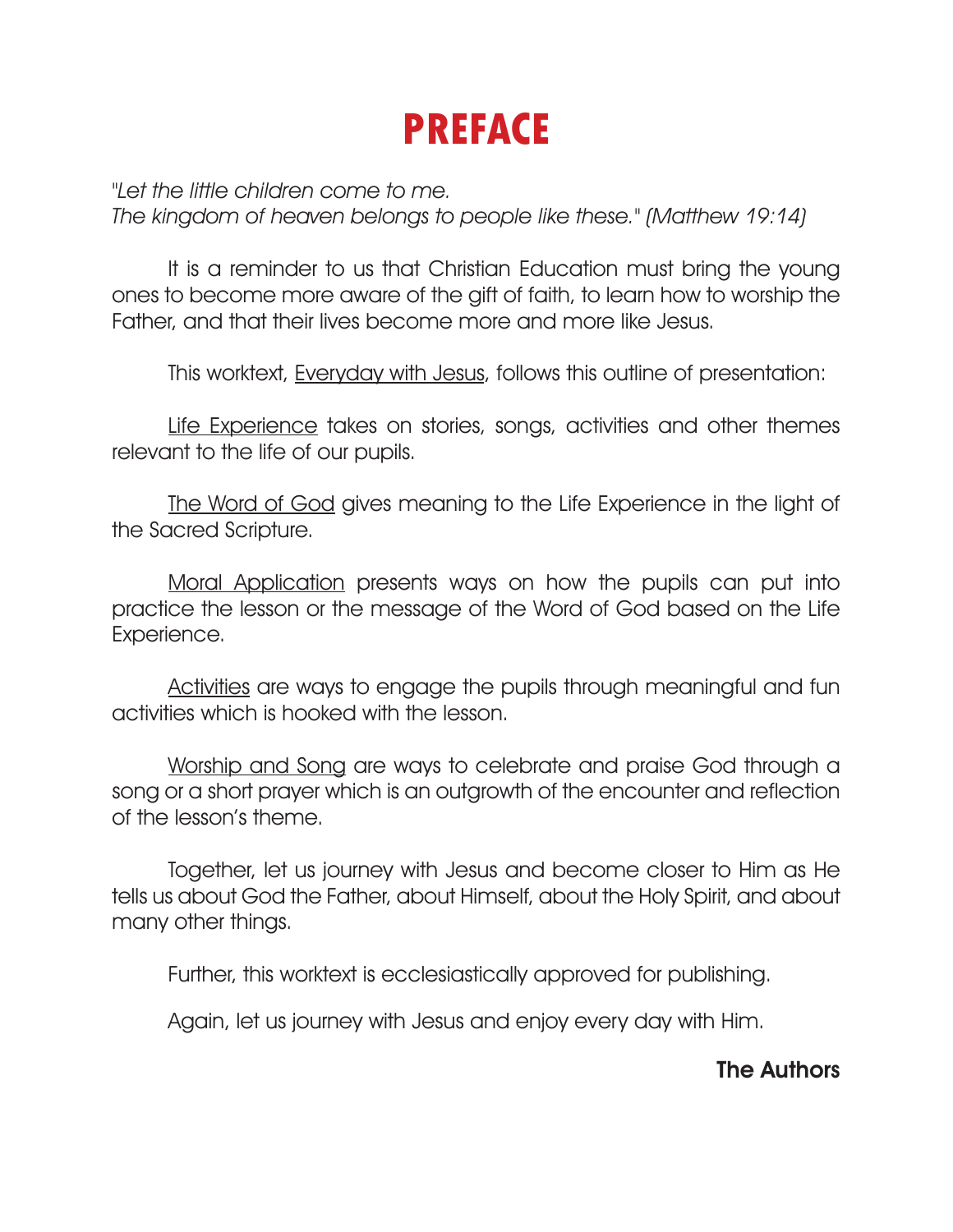### **TABLE OF CONTENTS**

| UNIT I          |                                                                                                                                                                                                   |   |  |
|-----------------|---------------------------------------------------------------------------------------------------------------------------------------------------------------------------------------------------|---|--|
| <b>Lesson</b> 1 |                                                                                                                                                                                                   | 2 |  |
|                 | "We talk about many things to God when praying. We start to<br>pray with the sign of the cross. 'Let us bow down in worship. Let<br>us kneel before the Lord who made us' (Psalm 95:6)."          |   |  |
| Lesson 2        |                                                                                                                                                                                                   | 7 |  |
|                 | "Jesus teaches us how to pray to our Father. This then is how<br>you should pray: Our father in heaven, hallowed be your<br>name, (Matthew 6:9)"                                                  |   |  |
| Lesson 3        |                                                                                                                                                                                                   |   |  |
|                 | "Our Blessed Mother is called 'full of grace' by the angel<br>Gabriel (Luke 1:28). The events in the life of Mary is the source<br>and model of our prayer. She prays to God for us."             |   |  |
| Lesson 4        | 18                                                                                                                                                                                                |   |  |
|                 | "We pray with humility and obedience to our God the Father, God<br>the Son <sup>+</sup> and the Holy Spirit as: Glory be to the Father, and to<br>the Son <sup>+</sup> , and to the Holy Spirit." |   |  |
| Lesson 5        |                                                                                                                                                                                                   |   |  |
|                 | "The food that we eat are blessings and gifts from God. In<br>every meal, let us thank God. Let us share also to those who<br>are in need."                                                       |   |  |
| Lesson 6        | 30                                                                                                                                                                                                |   |  |
|                 | "God created the angels and sometimes appear like human.<br>An angel appeared to Mama Mary, and to the shepherds.<br>They are messengers of good news. How can we be like<br>angels to others?"   |   |  |
| Lesson 7        |                                                                                                                                                                                                   |   |  |
|                 | "Jesus calls us to be members of His family and to follow Him. We<br>must be responsible and do good things in the name of God."                                                                  |   |  |
| Lesson 8        |                                                                                                                                                                                                   |   |  |
|                 | "Believers of Jesus belong to God's family. At baptism, we<br>become members of God's family. We should pray together<br>for our church."                                                         |   |  |
| Lesson 9        | The Joy of Loving God and Serving God 46                                                                                                                                                          |   |  |
|                 | "God speaks to us and shows signs that He listens to our prayers.<br>We show that we listen to Him, not only in prayers but through<br>what we do for others."                                    |   |  |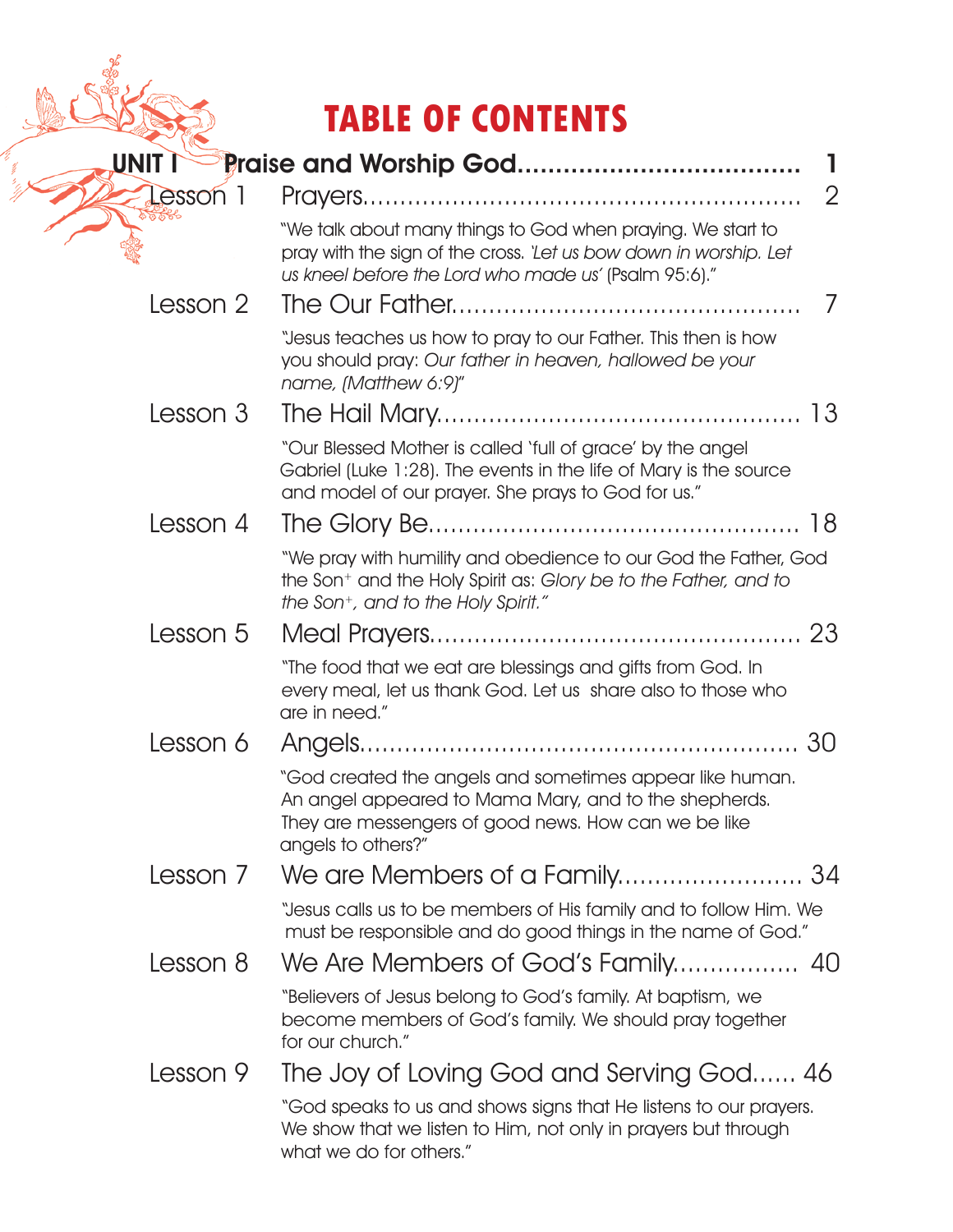| UNIT II  | 52                                                                                                                                                                                                                                                     |
|----------|--------------------------------------------------------------------------------------------------------------------------------------------------------------------------------------------------------------------------------------------------------|
|          | Lesson 10 God, Our Wonderful Maker<br>53                                                                                                                                                                                                               |
|          | "In the beginning God created the world.' (Genesis 1:1)<br>Everything comes from God. When we give to others, we are<br>giving back a tiny part of what He has given us. Always praise<br>God and give thanks for the wonderful things He gave to us." |
|          |                                                                                                                                                                                                                                                        |
|          | "God made people in His own image. God is holy, good,<br>loving, kind, patient, forgiving, and can always be trusted. God<br>made us to be good, holy and forgiving just like Him."                                                                    |
|          |                                                                                                                                                                                                                                                        |
|          | "The world we live in is God's gift to us. Not only must we<br>praise God for this beautiful world, but we must show care<br>and concern of God's gift to us"                                                                                          |
|          |                                                                                                                                                                                                                                                        |
|          | "God gives us His endless love. He is good, loving and our<br>provider. When we show how much we care for our brothers<br>and sisters in Christ, we also experience how much He loves<br>us as children of God."                                       |
| UNIT IIF | <b>Jesus, Our Teacher and Savior 85</b>                                                                                                                                                                                                                |
|          | Lesson 14 Jesus is God's Greatest Gift  86                                                                                                                                                                                                             |
|          | "Jesus is the greatest gift given to the world by the Father.<br>God sent Jesus to be the savior of the world."                                                                                                                                        |
|          |                                                                                                                                                                                                                                                        |
|          | "The Bible tell us how wonderful Jesus is. He did many amazing<br>things: changing water into wine, healing the sick, and many<br>others. He teaches us how to love and care for others. But most<br>of all, He showed us who God is!"                 |
|          |                                                                                                                                                                                                                                                        |
|          | "Jesus' day is a day filled with love and teachings on how to trust<br>God and how to love one another. As pupils of Christ, we must be<br>able to practice what Christ teaches us on loving God and others."                                          |
| UNIT IV  | The Holy Spirit is Our Inspiration107                                                                                                                                                                                                                  |
|          |                                                                                                                                                                                                                                                        |
|          | "At Pentecost, Jesus sent the Holy Spirit. We, who accept Jesus<br>in our heart, also received the Holy Spirit.' (Acts 2:17-21) It is<br>the Holy Spirit who strengthens our love for God and for others."                                             |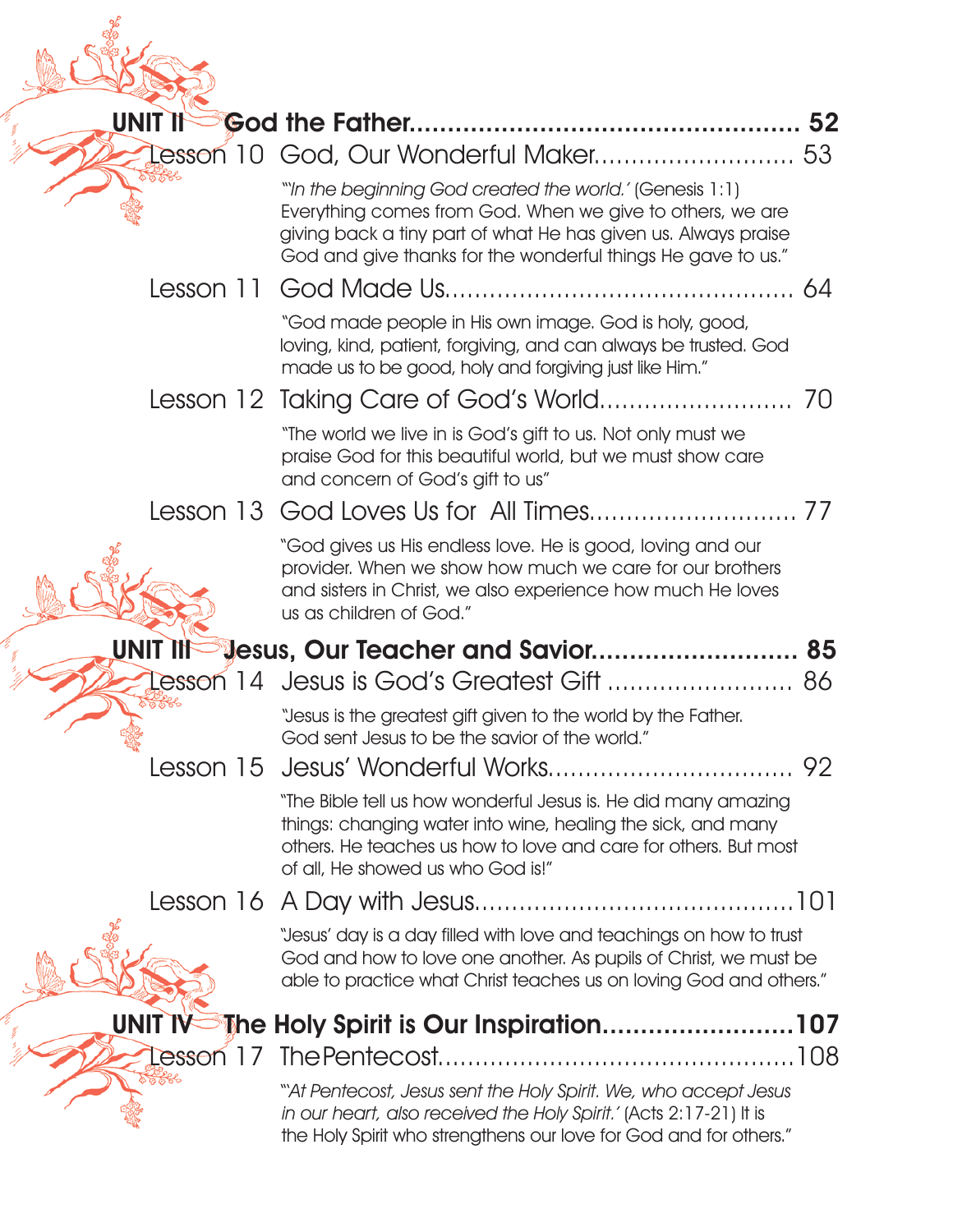|              | "The Holy Spirit makes us understand the words of Jesus and<br>the gift of prayer. The desire to pray shows the presence of<br>the Holy Spirit in our hearts."                                                                  |     |
|--------------|---------------------------------------------------------------------------------------------------------------------------------------------------------------------------------------------------------------------------------|-----|
| <b>UNITY</b> | We Belong to God's Family                                                                                                                                                                                                       | 125 |
|              |                                                                                                                                                                                                                                 |     |
|              | "Mary is called blessed and the mother of Jesus. Our blessed<br>mother shows the example of obedience and humility. To<br>honor her is to be like her in obedience and in trusting God."                                        |     |
|              |                                                                                                                                                                                                                                 |     |
|              | "Praying the rosary helps us look into the life of Jesus with the<br>eyes and heart of Mama Mary. As we pray the rosary, we also<br>remember the events in the life of Mary, our mother."                                       |     |
|              |                                                                                                                                                                                                                                 |     |
|              | "Filipinos have great faith in God. Devotion means to "follow"<br>and be loyal." The lives of St. Lorenzo Ruiz and<br>St. Pedro Calungsod are examples to follow in our daily lives."                                           |     |
|              |                                                                                                                                                                                                                                 |     |
|              | "God chooses people for a mission to share Jesus to others.<br>A missionary is someone God calls to go to different places<br>to preach the love of Jesus. Let us share in this mission by<br>praying and giving help to them." |     |
|              |                                                                                                                                                                                                                                 | 152 |
|              | "Prepare! the Lord is coming.' (John 1:23) Advent means<br>'coming' We prepare ourselves as we wait for the birth of Jesus."                                                                                                    |     |
|              |                                                                                                                                                                                                                                 |     |
|              | "This is the day when Mama Mary gives birth to the baby<br>Jesus who was sent to us for the salvation of the world. This is<br>the time to be generous, like the Father and Jesus."                                             |     |
|              |                                                                                                                                                                                                                                 |     |
|              | "Jesus loves us so much. He died to save us from sins.'<br>(1Cor. 15:3) The season of Lent reminds us of this great love."                                                                                                      |     |
|              |                                                                                                                                                                                                                                 |     |
|              | "Easter is celebrated with great joy. We celebrate Jesus'<br>coming back to life. Let us do good works in the name of<br>Jesus."                                                                                                |     |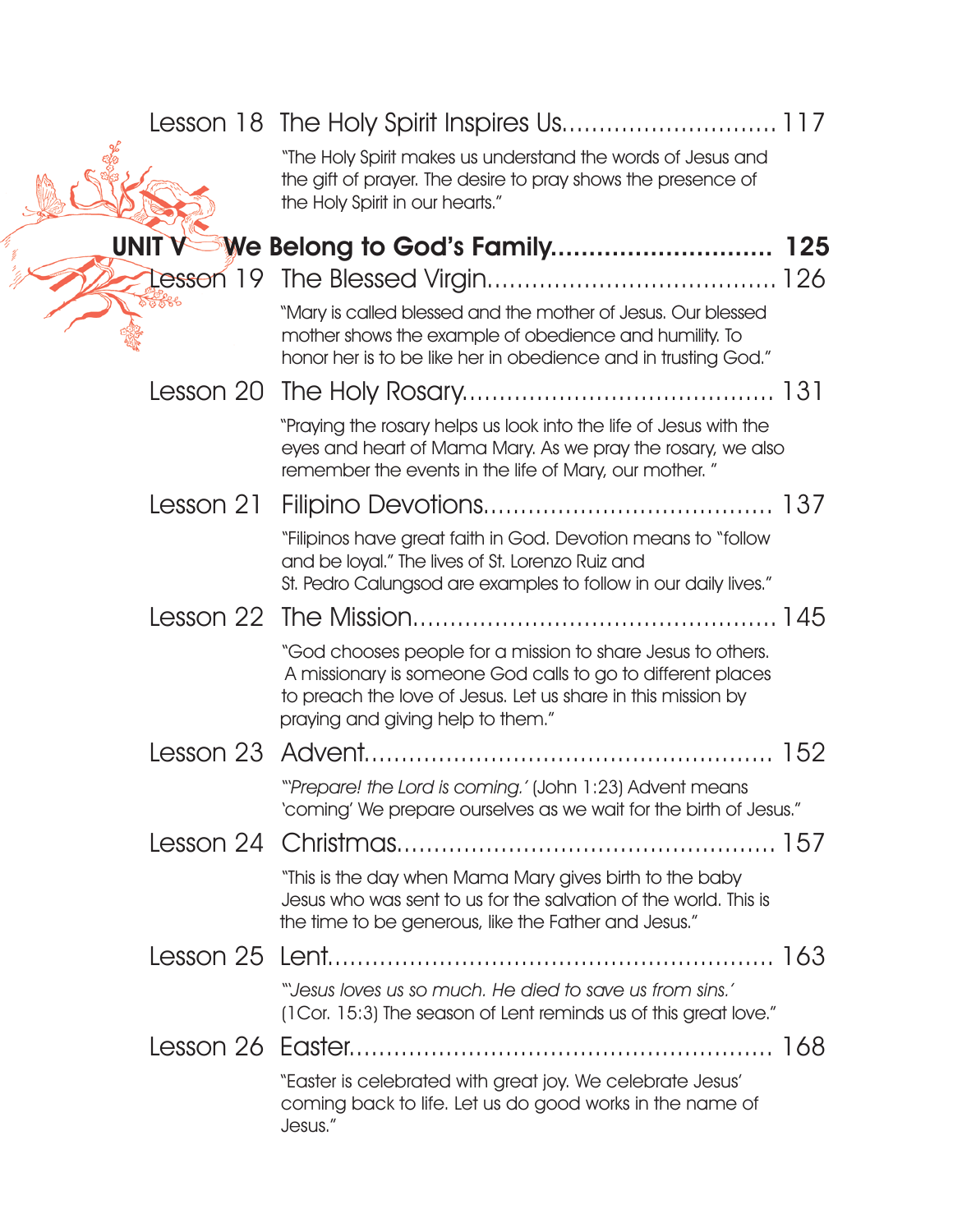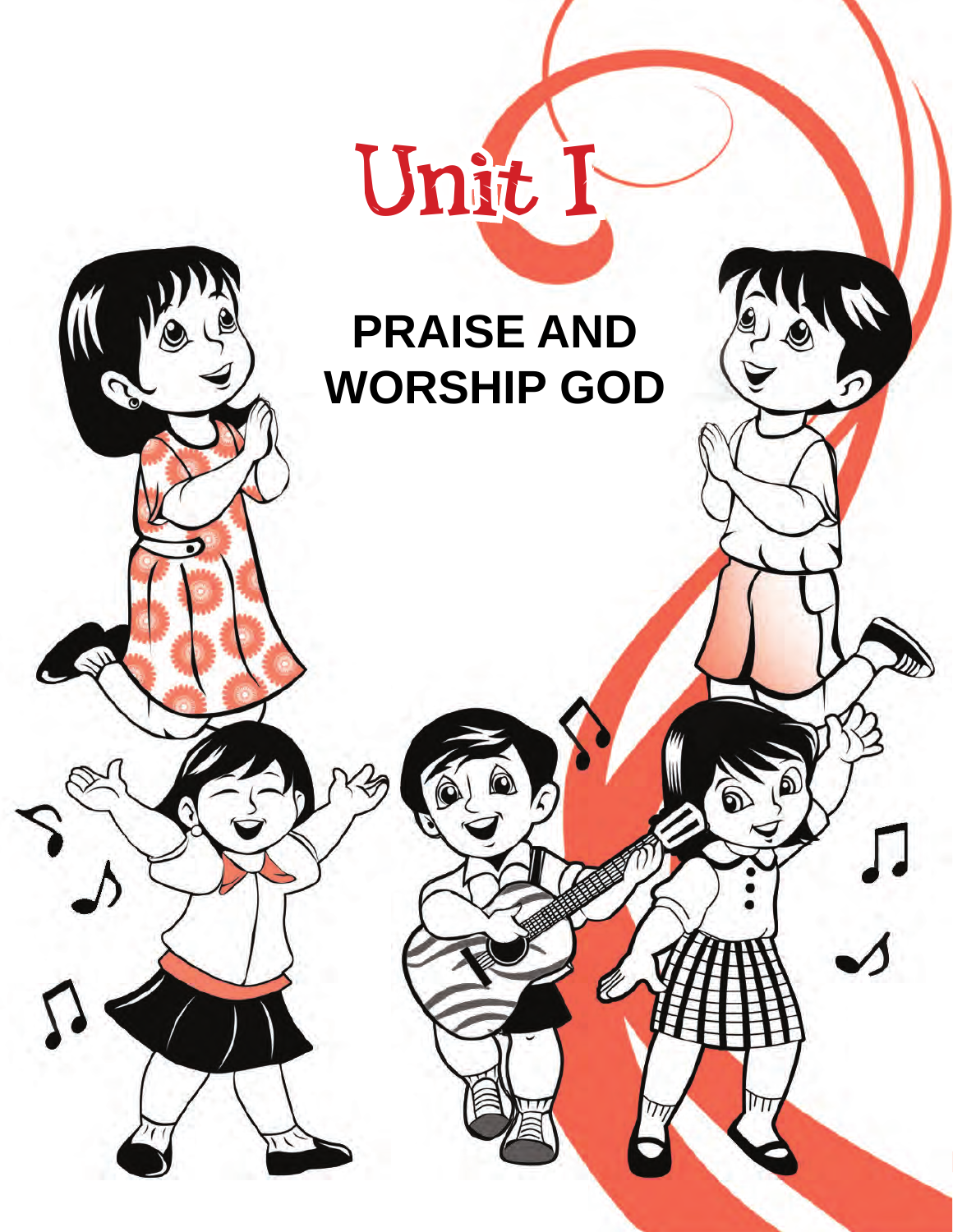# Unit II **GOD THE FATHER**

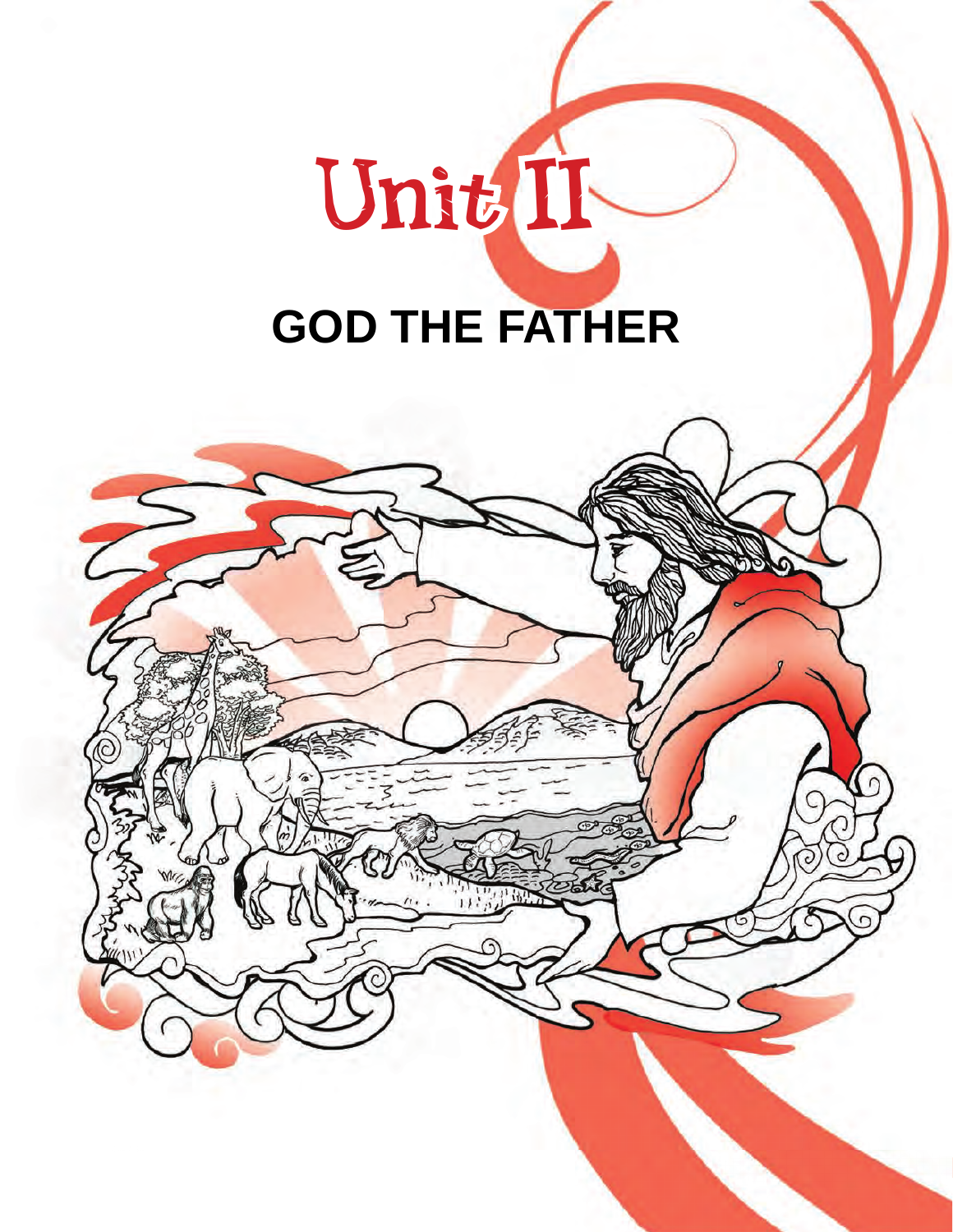

### **JESUS, OUR TEACHER AND SAVIOR**

EIO

ß

伬